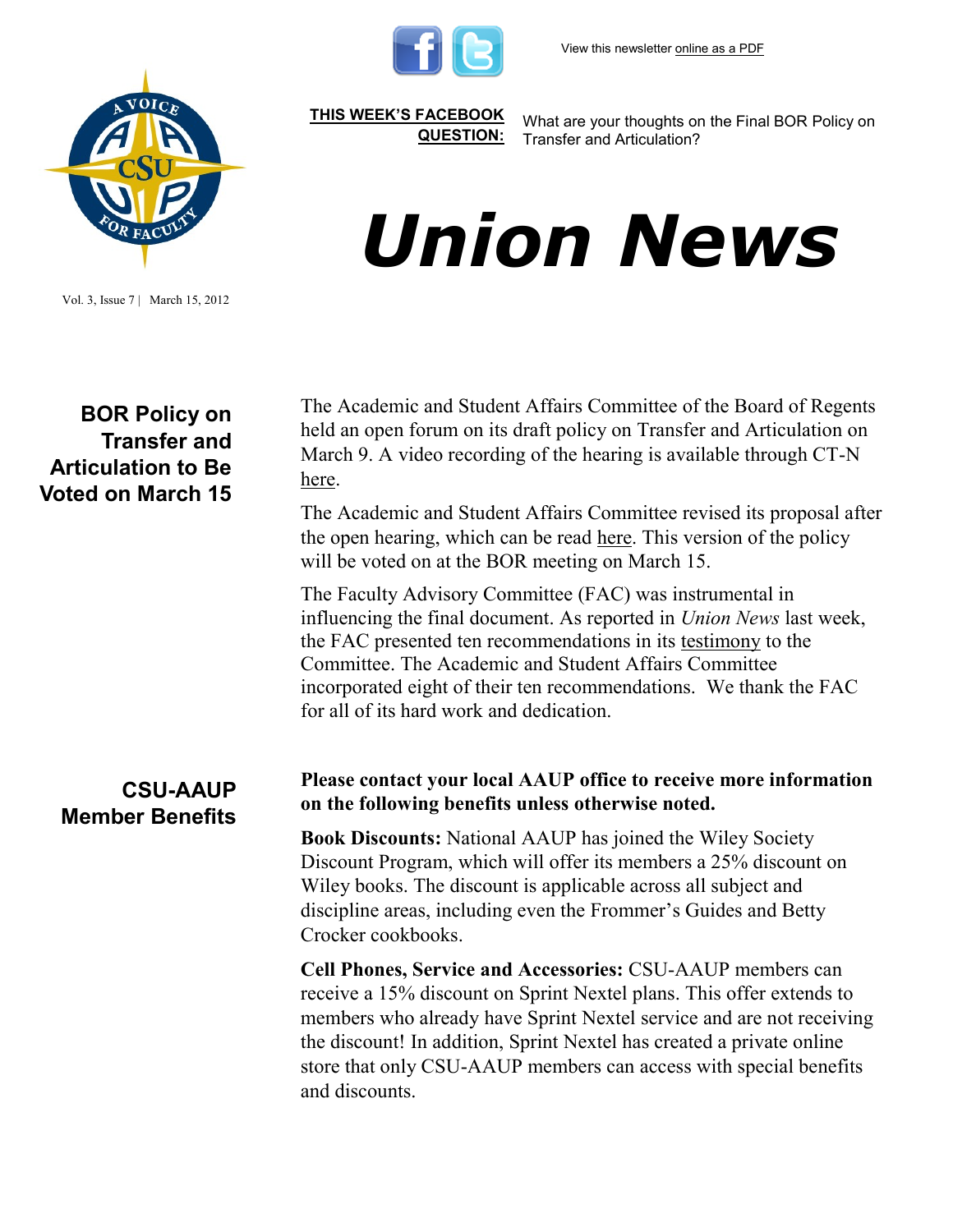## **CSU-AAUP Member Benefits**

**Car Rental:** Alamo Rent-A-Car and National Car Rental provide discounts to CSU-AAUP members including up to 20% off regular prices and unlimited mileage.

**Tires:** Town Fair Tire offers a 10% discount off any tire or wheel purchase at all 70 locations in CT, MA, RI and NH. You will also receive free lifetime flat repair, mounting, and lifetime rotation. In addition, you will receive free front wheel alignment with any tire purchase, free installation mounting with every tire purchase, and free snow tire changeover.

**Legal Services:** For \$99, Legal Service Plans, Inc. will provide legal services for members and their families. Personal legal advice and consultation is just a phone call away. Services include a simple will, legal letters and phone calls, and simple document review for no extra charge and special reduced fees for more extensive representation, including real estate closings. For a fixed price, Legal Service Plans is now offering Certified Public Accountant services, including preparation of federal and Connecticut tax returns and a discount of 25% from normal professional rates for meetings and other work on other personal tax issues including tax audits and planning.

*Academe***:** As a CSU-AAUP member, faculty will receive *Academe*, the bimonthly magazine that analyzes higher education issues from faculty members' perspectives. The magazine begins with an incisive round-up of news affecting professors. Feature articles examine tenure, affirmative action, part-time faculty appointments, distance education, intellectual property, and other timely academic issues. Investigative reports on violations of academic freedom and tenure are regular components. Columns cover legal trends, legislative developments, and new scholarly books.

**Credit Union:** Established in 1946, the Connecticut State Employees Credit Union is a cooperative thrift and loan association, owned and managed by active and retired State of Connecticut employees. They are a full service, state chartered financial institution with locations across Connecticut. CSE Credit Union provides excellent rates on savings while also offering competitively priced loan products.

**Academic Regalia:** Tired of renting academic regalia for university functions? Want to make your cap, gown and hood part of your personal wardrobe? Oak Hall Cap & Gown Company offers AAUP members excellent prices on robes in a variety of fabrics, as well as hoods, caps, tassels and garment bags. Own academic regalia, tailored to personal measurements, and wear it with pride!

**Adventure Club:** Through membership in CSU-AAUP, members are